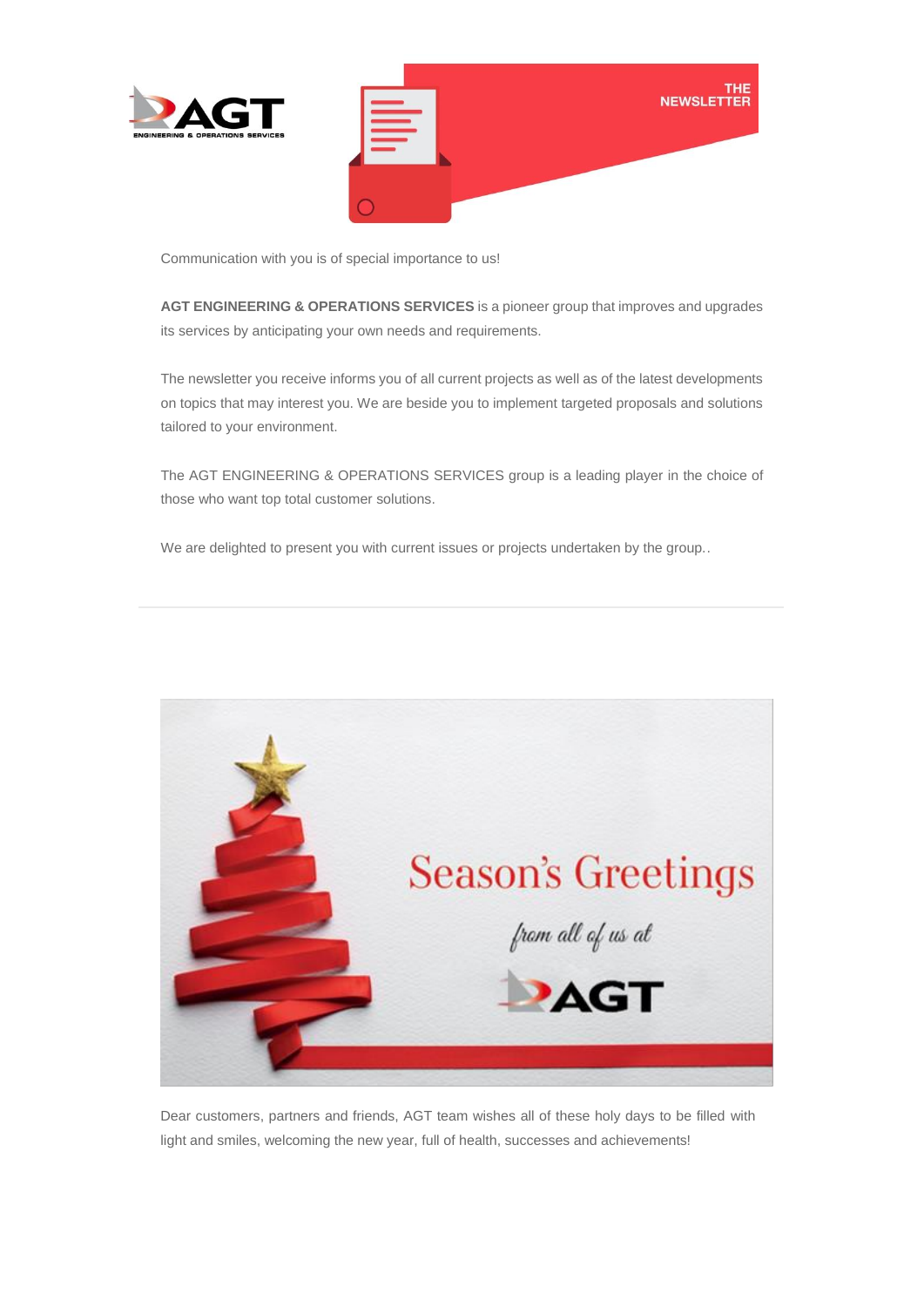## **AGT BRINGS THE GREEK PRIDE**



The CEO Clubs Greece Anniversary Forum titled "Leading from Ground Zero in Action", attended by 250 executives, was successfully held on November 14, 2019 at Hilton Athens. Recognizing the course of the AGT, Mr. Anastassopoulos Nikos, the group's CEO, was invited to share the story of this course and how not only did the AGT overcome the crisis, but also developed based on the values that govern it. A highlight of the talk was 'Bring me the Greeks', a story that deepens the feeling of national pride and sets the group apart in the market in and out of the country. You can see mor[e here.](https://www.agtgroup.gr/agt-leading-from-ground-zero/)

## **2019 FAREWELL WITH DEALS**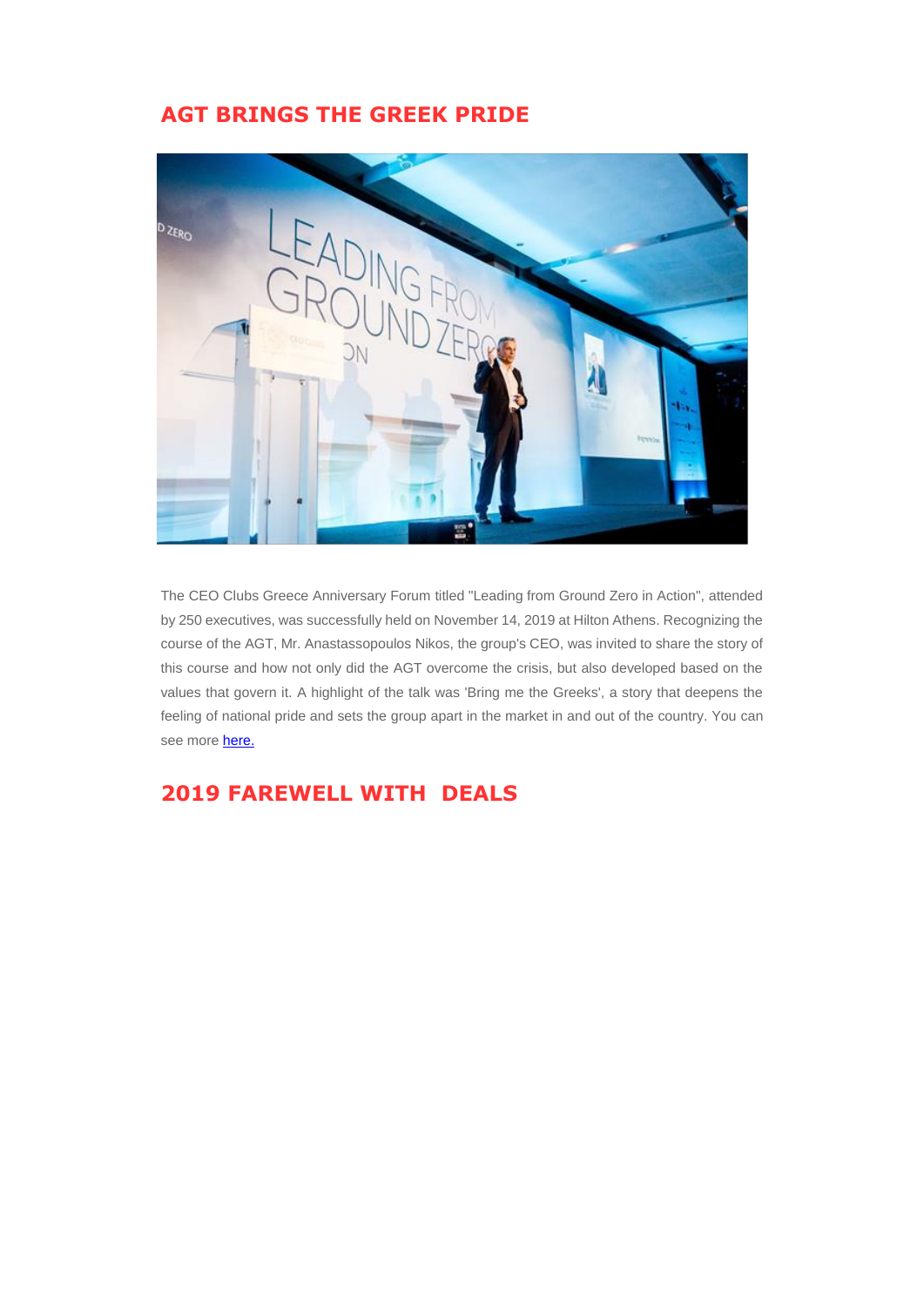

2019 is about to bid farewell to us with new contract signatures for major projects and maintenance contracts. The recognition that the AGT Group enjoys in the market for its consistency and effectiveness has given us a significant backlog for 2020 from leading organizations. We also successfully execute our major contracts abroad and at the same time we have been selected to participate in major project competitions in Greece. Like all the years until now, thus in the New Year, we will stand by our customers by supporting them daily to meet their small or large needs.

## **FESTIVE DAYS – SOLIDARITY DAYS**



Festive days are an opportunity to step up our efforts and get the message across that we can all help our needy people. AGT faithful to its values, with a high sense of social responsibility and offer, will once again support the Streetwork action of the Emfasis foundation, supporting a multitude of people living in street conditions, and will be happy to support the charity basketball tournament that will organized by ASETH, whose proceeds will go to the all-day Thessaloniki Special School for Children with Autism.